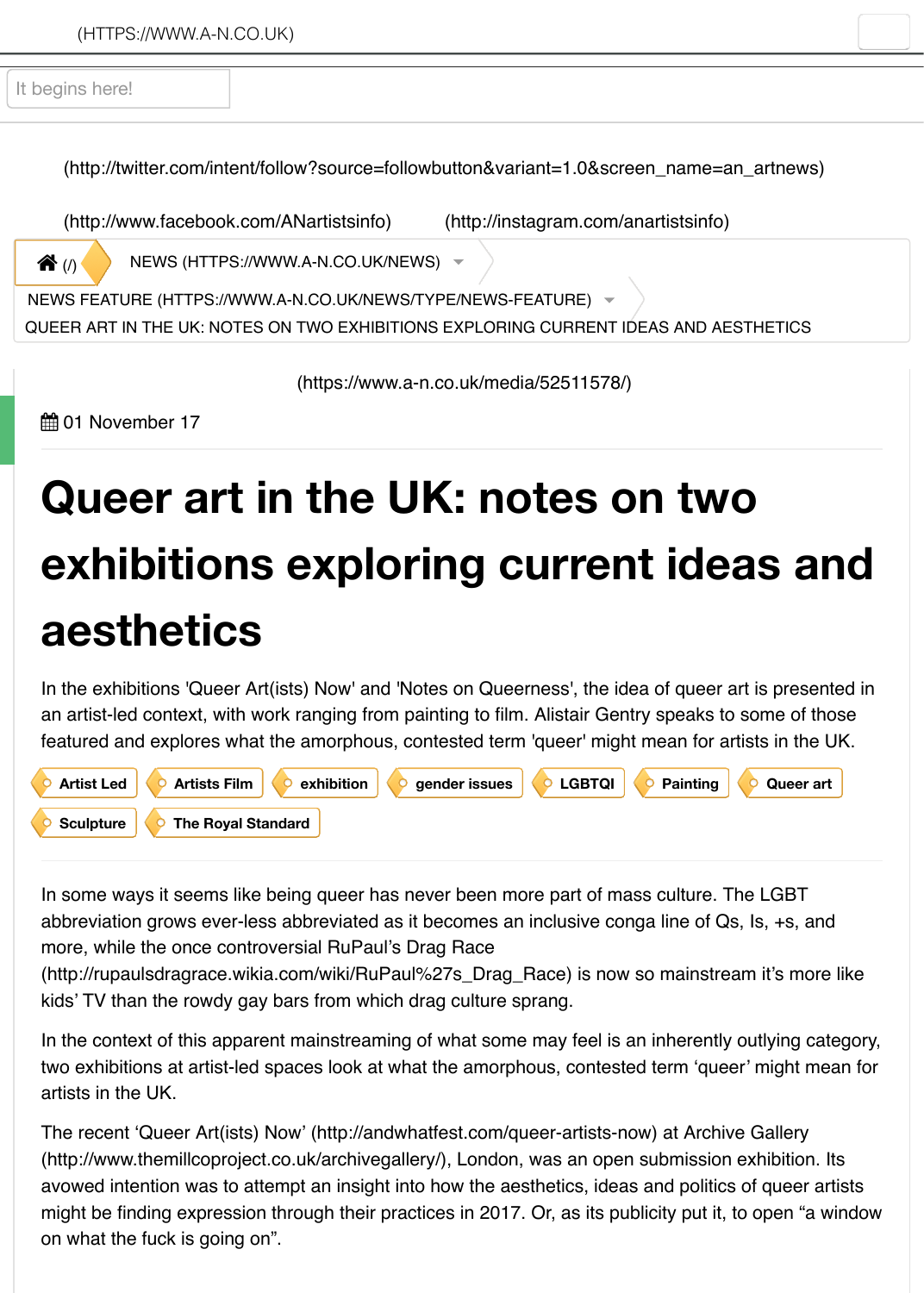women being the norm in and artistical and among and among art students, it well known that collections, it is well known that collections, it is well known that collections, it is well known that collections, it is well a commissions, and exhibitions remain overwhelmingly male. The reasons for this are complex [deeply structural.](http://www.richdodwell.com/)

(https://www.a-n.co.uk/media/52511579/)

The upshot in this specific case is that the main paradigm seems to be overtly male expression pornified dick pic and gay hookup culture. The latter is now as easy as swiping right and as ub as smartphones themselves, though it has its roots in the kinds of underground gay relations t on long before they were safe for the participants, or legal in the UK.

From Chris Hudson's picture instructing us to "obey the aubergine" (the emoji often used to represent a penis in text messaging) through Jeffrey Hinton's framed litany of gay dating app clichés and phrases, to the mercifully few portraits of disembodied actual penises, sexuality here is as una an issue as it is in the lives of most sexual or gender minorities.

Otherwise, the obvious tropes of gay and particularly camp culture seem to be almost peripheral finding oblique expression as stone circles. For example, there's a drag queen floating passive sea rather than throwing the now almost obligatory fierce 'shade (https://en.wikipedia.org/wiki/Throw\_shade\_(slang))', and studiously demure, docile individuals Stepford Wives-esque female dress but wearing crude monkey masks.

Most amusing, to me at least, are Eden Rabanes (https://www.instagram.com/j\_eden/)'s blue and orange outlines of what is obviously anal sex, cleverly abstracted by one more degree into lase MDF architectural models with minuscule figures loitering in the corridors of a labyrinth that's r lewd than they know.

The noticeable stepping away from gay clichés while very much still operating within a queer on epitomised by Nigel Grimmer (http://www.nigelgrimmer.com)'s portrait-within-a-portrait of some [a green Adidas tracksuit, perfectly colour coordinating with the te](https://en.wikipedia.org/wiki/Throw_shade_(slang))xtbook kitsch Tretchikoff (https://en.wikipedia.org/wiki/Vladimir\_Tretchikoff) 'Green Lady' picture that's obscuring their fa several of the artists I spoke to put it, and as the name of the exhibition already strongly sugge more about artists who are queer [and that queerness going through most things they d](https://www.instagram.com/j_eden/)o, rather there being any such thing as a neatly or definitively visible queer art territory.

(https://www.a-n.co.uk/media/52511581/)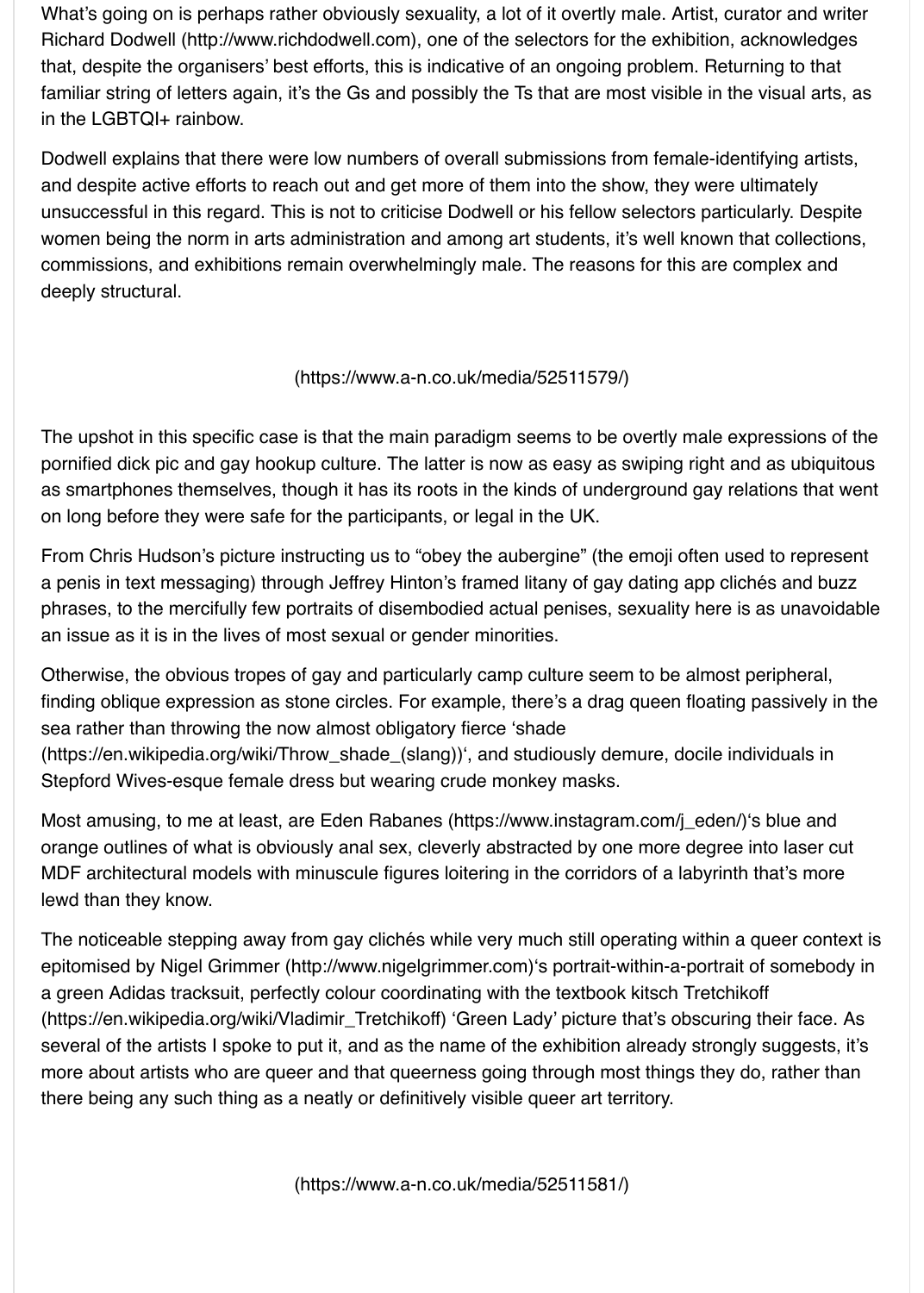defined as an iother's not, in a world where not, in a world where no artist as straight or imagines we could or should draw conclusions about them or the aesthetic of their entire cohor on that one fact.

["Queer", with its long and convoluted history as an insult and term of oppression, an](https://www.jakedavidmoore.com/)d simultan [as a relatively recently reclaimed source of pride, is in either case about what is](http://www.alexanderglasssculpture.com/) not normal in comparison to some assumed, abstract default. Glass, too, mentions an initial reticence to accept the the [term until he could get to grips with it as a](https://www.emilypope.co.uk/) way of identifying and demonstrating the "queering" things outside of their usual contexts.

As with the dominant emergent theme in the London exhibition, Moore and Glass in Liverpool overtly reference the aforementioned NSA (no strings attached, i.e. one-off meetings for sex) gay culture – what Moore calls "fast transactions of anonymous sex" and Glass identifies as both a of relative safety and, slightly more ominously but pretty accurately, "a hunting ground".

It's very noticeable, in person at 'Queer Art(ists) Now', interviewing the artists of 'Notes on Que and at other artist-led projects like the recent Sluice (http://www.sluice.info) events in Hackney when contemporary artists are able to make whatever they want it tends not to look much like most galleries and curators are showing or would ever show.

(https://www.a-n.co.uk/media/52511582/)

Often, there's an unselfconscious daft humour, humanity and sense of fun that is apparently ta 'serious' artist, and hence absent from most curated shows. Un-intellectualised emotional resp any other kind also seem to be deeply uncoo[l to art world grandees but qui](http://www.sluice.info/)te prevalent among themselves and in their work, when they have some meaningful choice over what they make.

That there's a more general and pervasive disconnect between the taste of artists and the pref of so-called 'tastemakers' is no surprise, given that most curators, academics and on-staff critical least [three or four years behind what artists or audiences are actually doing or interested in. What](https://www.a-n.co.uk/media/52511582/)'s most cogent, though, is that many of the artists in these kinds of chaotic, multi-aesthetic indep shows can and do get commissions and make sales anyway. The painter Sarah Jane Moon (http://sarahjanemoon.com/home.html), whose work was in 'Queer Art(ists) Now', confirmed a

Quite often, the artists in artist-led, independent exhibitions and projects fail in one way or ano whether knowingly or not. Obviously failure in art is a personal judgement, but to be hasty or to or crap sometimes, to try but not quite make it, are options that tend not to be available at all in sector of what one might call the managed or dependent art world.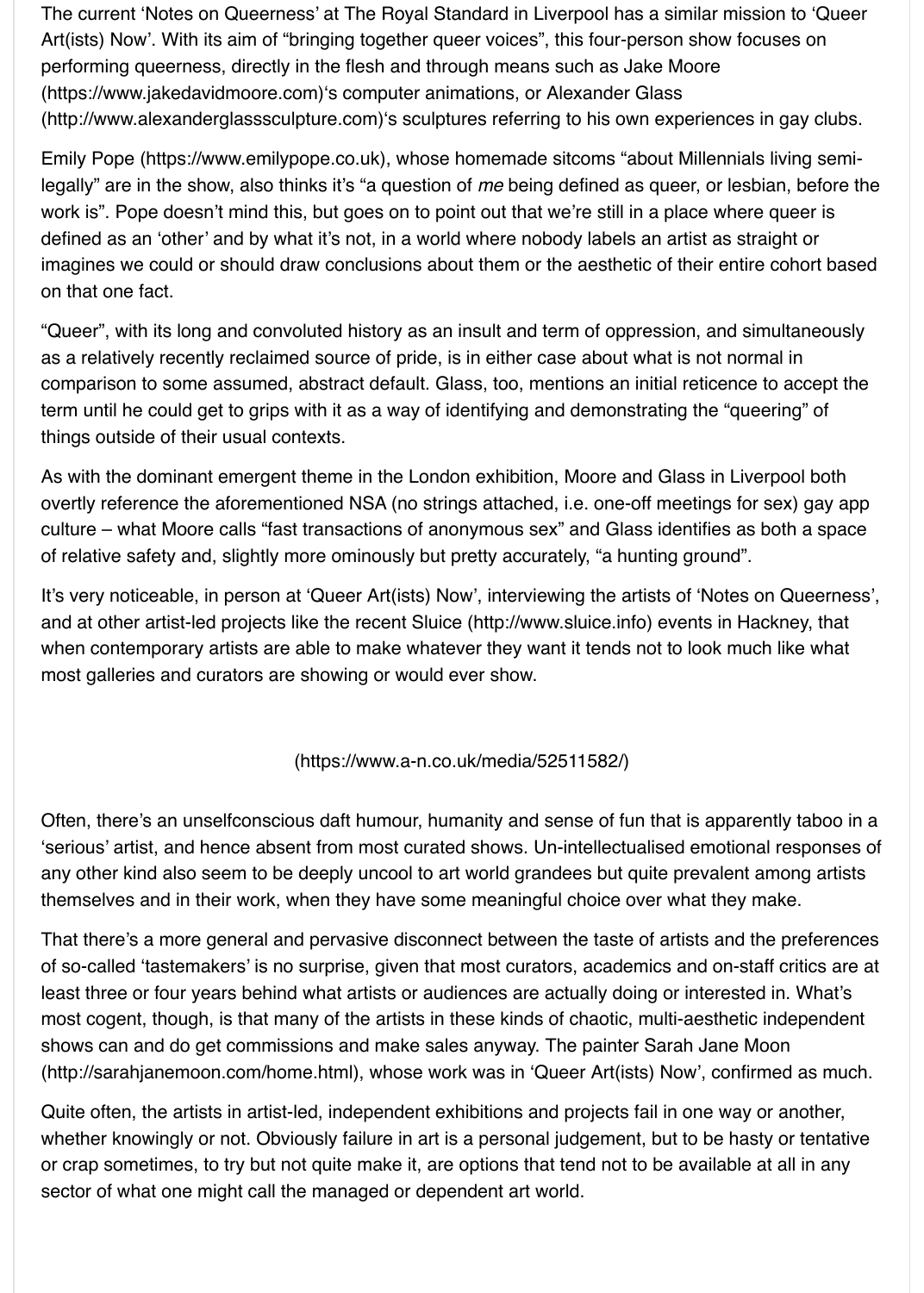an artist is not an objective science but actually – the clue is in the name – a subjective *art*. The queer label, if nothing else, gives notice that we *are* vulnerable and that we're starting from a place w majority viewpoint isn't necessarily interesting, let alone paramount.

*'Notes on Queerness'* (https://the-royal-standard.com/programme/notes-on-queerness/) *con at The Royal Standard, Liverpool until 26 November 2017.*

*Queer Art(ists) Now (http://andwhatfest.com/queer-artists-now) was at Archive Gallery, Lor 12-15 October 2017*

(https://www.a-n.co.uk/media/52511584/)

## **Images:**

1. Jake Moore, still taken from *Beyond the Water's Edge*[, computer animation, 2017. Cop](https://the-royal-standard.com/programme/notes-on-queerness/)yrigh artist. Courtesy: the artist

2. Bob Chicalors, *[The Death of Tracey Ermine](http://andwhatfest.com/queer-artists-now)*, 2017. Courtesy: Queer Art(ists) Now

3. 'Notes on Queerness', installation view, The Royal Standard, Liverpool. Left to right: Emily F Jake Moore, Alexander Glass. Photo: The Royal Standard

4. Sarah Jane Moon, *Happy Birthday*, 2016, oil on canvas, 92 x 138 cm. Courtesy: the artist

5. 'Queer Art(ists) Now' exhibition, installation view, Archive Gallery, London. Courtesy: Queer Now

## **More on a-n.co.uk (https://www.a-n.co.uk/news/):**

(https://www.a-n.co.uk/news/not-surprisedopen-letter-sexual-harassment-art-world)

**We are not surprised: open**

**letter o[n sexual harassment](https://www.a-n.co.uk/news/)**

**[in the art world](https://www.a-n.co.uk/news/not-surprised-open-letter-sexual-harassment-art-world)**

(https://www.a-n.co.uk/news/claudia-rankines-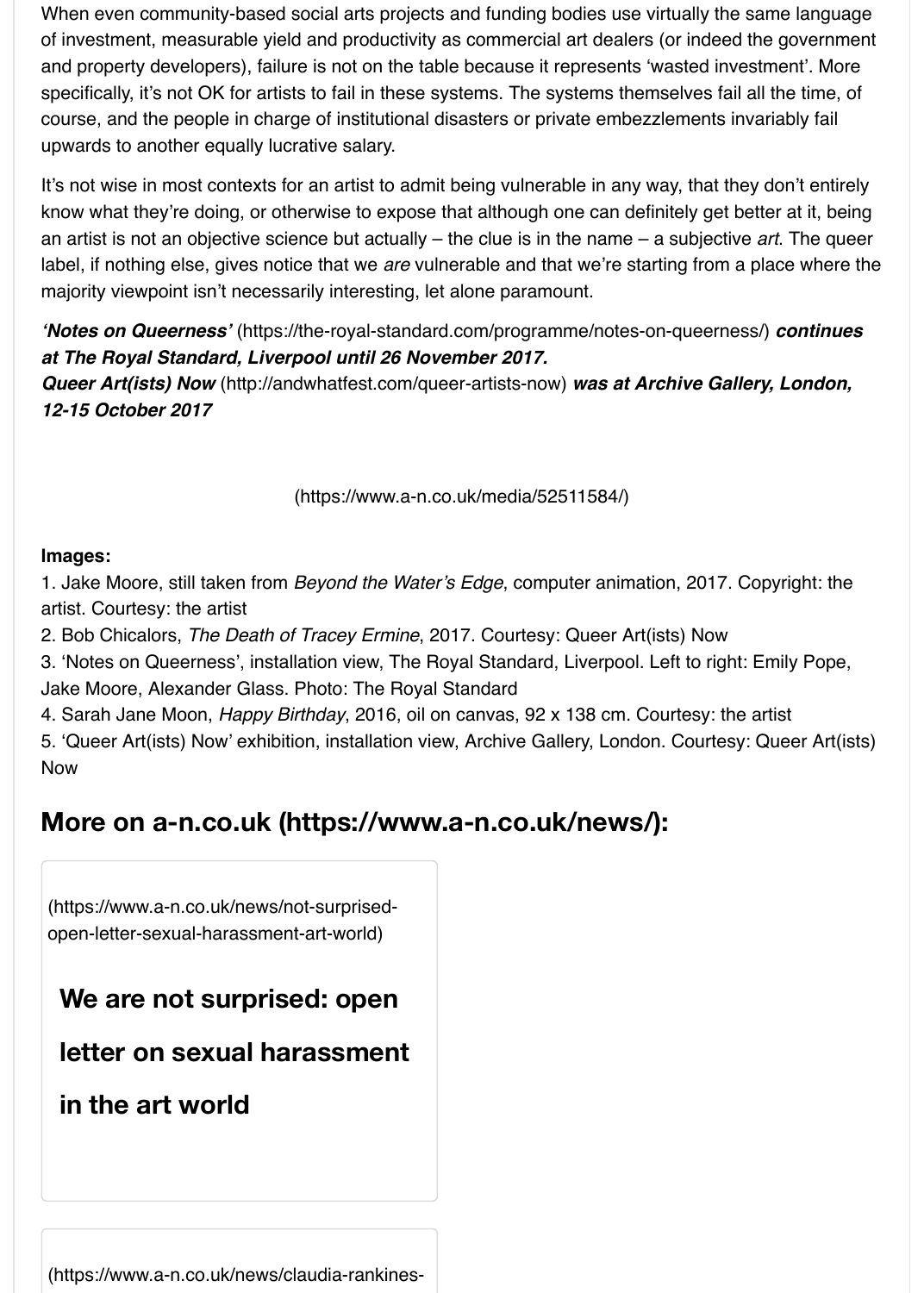(https://www.a-n.co.uk/news/qa-bedwyrwilliams-multimedia-artist-dylan-thomas-fan)

**A Q&A with… Bedwyr**

**Williams, multimedia artist**

**[and Dylan Thomas fan](https://www.a-n.co.uk/news/qa-bedwyr-williams-multimedia-artist-dylan-thomas-fan)**

**Alistair Gentry (https://www.a-n.co.uk/person/alistair-gentry/)**

 $\bullet$  0 Comments

 $\bullet$  0  $\bullet$  0



**Alistair Gentry (https://www.a-n.co.uk/person/alistair-gentry/)**